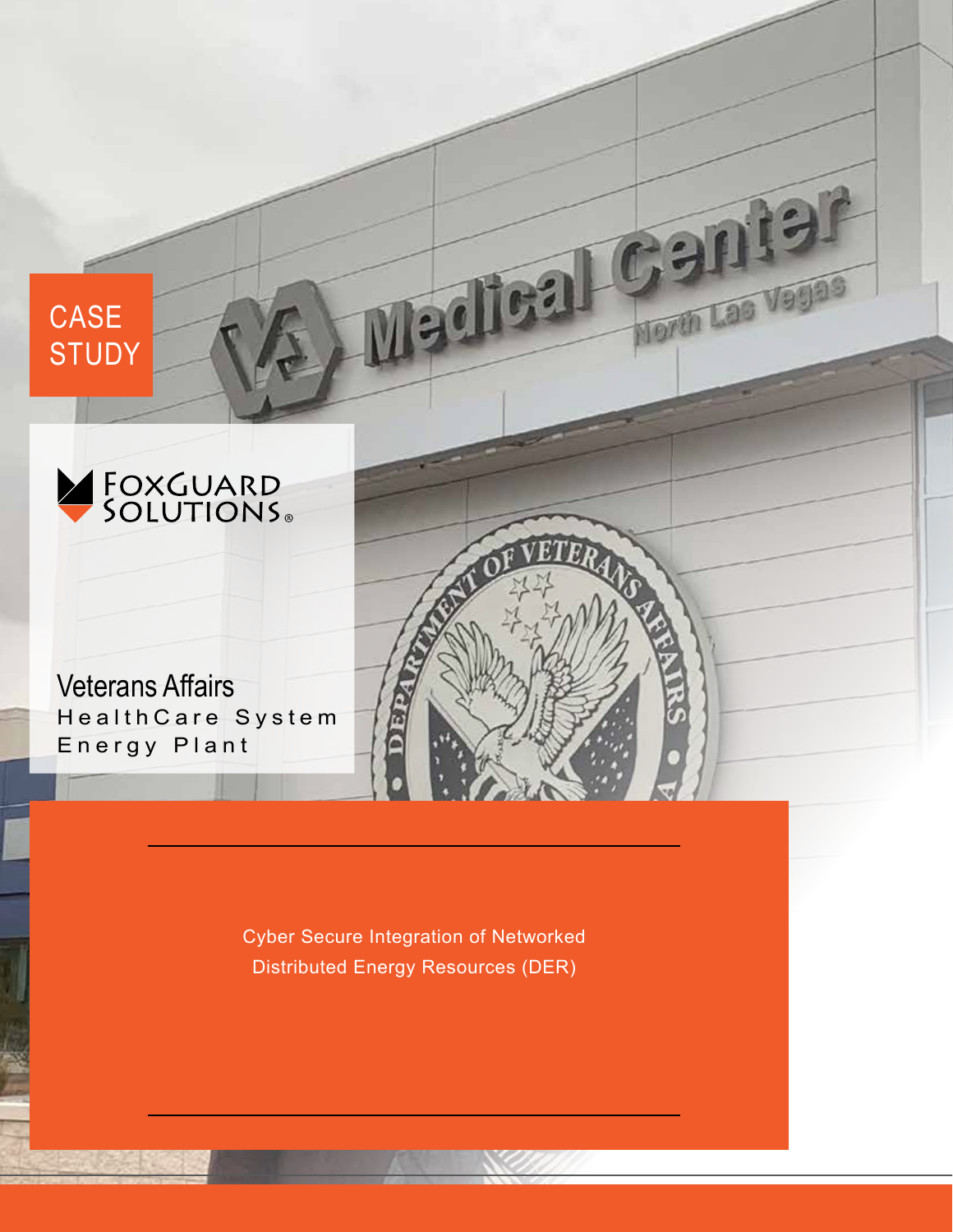# PARTNERSHIP

#### 2018 - 2020

FoxGuard Solutions, in partnership with Lawrence Livermore National Laboratory (LLNL), a U.S. Department of Energy (DOE) lab, completed a DOE Cyber Security for Energy Delivery Systems (CEDS) project, Distributed Energy Resource (DER), which includes technology and solutions that improve the security and resilience of the Department of Defense (DoD) and the Veterans Affairs (VA) Distributed Energy Resource (DER) infrastructure. This project was showcased at the Veterans Affair (VA) Southern Nevada Healthcare System (VASNHS).

#### **OVERVIEW**

Solar arrays typically operate without interruption – the sun shines, and power is generated. This power is then fed into a micro-grid and distributed across your facility or onto the grid. A DOE Cyber Security for Energy Delivery Systems (CEDS) project was designed to evaluate this technology and improve the cybersecurity posture at a pilot location, VA Southern Nevada Hospital, in North Las Vegas. Each system within the solar array micro-grid will need to be inventoried, baselined and assessed for vulnerabilities. A team of security experts will review the results of the analysis to architect and implement a robust cyber solution with heavy focus on Cyber Risk & Vulnerability Management, Asset & Network Management and Asset and Network Monitoring.

### SOLUTION

FoxGuard Solutions brought fifteen years of experience building cyber security programs and solutions to the table to retrofit a solution that was designed and subsequently implemented to secure the micro-grid control system with minimal impact. This solution included the establishment of an electronic security perimeter, the ability to actively monitor the system for anomalies and intrusions, and a robust patch management program for their control systems to maintain their cyber posture.

In order to properly design a cyber solution to meet this site's specific needs, we first had to better understand their system architecture and current overall cyber risk. To better understand our current cyber posture, our team spent a week onsite implementing a vulnerability assessment. During our assessment, we also created a detailed asset list and asset baseline. This gave us everything we needed to design a new cyber program that best met the customers' needs and requirements. FoxGuard's Sentrigard Cyber Platform was customized to address their endpoint security needs. Centrally managed tools to backup Windows and network devices were setup, configured and implemented. Anti-Virus, Host Intrusion Detection, and Network Intrusion Detection solutions were evaluated, tested and deployed. Asset Change Detection Software was setup and configured to work with each asset at site, allowing the site to monitor any changes in configurations from the devices, which may be indicative of an attack. FoxGuard's Patch Availability Report (PAR), Patch Binary Acquisition (PBA) subscriptions and Sentrigard Patch Deployment Tools were setup and systems were safely patched. Our team worked with the site to harden systems and lock down the perimeter. Finally, FoxGuard partnered with Xona to create a robust remote access solution to give the customer better visibility and cyber control over their maintenance programs. During a short timeframe, the sites overall cybersecurity posture was greatly improved.

## EXCEEDING EXPECTATIONS

The overall results of this initiative greatly enhanced the resilience and reliability of energy delivery systems in the secure microgrid facilities through proactively addressing potential cyber risks. The DOE-funded CEDS program engaged in a successful technology partnership with the Department of Veterans Affairs, DoD, and FoxGuard Solutions. While the project has shown how an integrated patch and network analytics/management solution can identify and mitigate risks to the physical and cyber operations of microgrids, it is the partnership itself that has exemplified how stakeholders can exchange knowledge, working together to accomplish a larger task that each would not have been able to achieve alone. Researchers from LLNL, the U.S. Department of Veterans Affairs (VA), the U.S. Department of Defense (DoD) and a Christiansburg, Virginia company, FoxGuard Solutions were honored by the Federal Laboratory Consortium (FLC) for an outstanding partnership.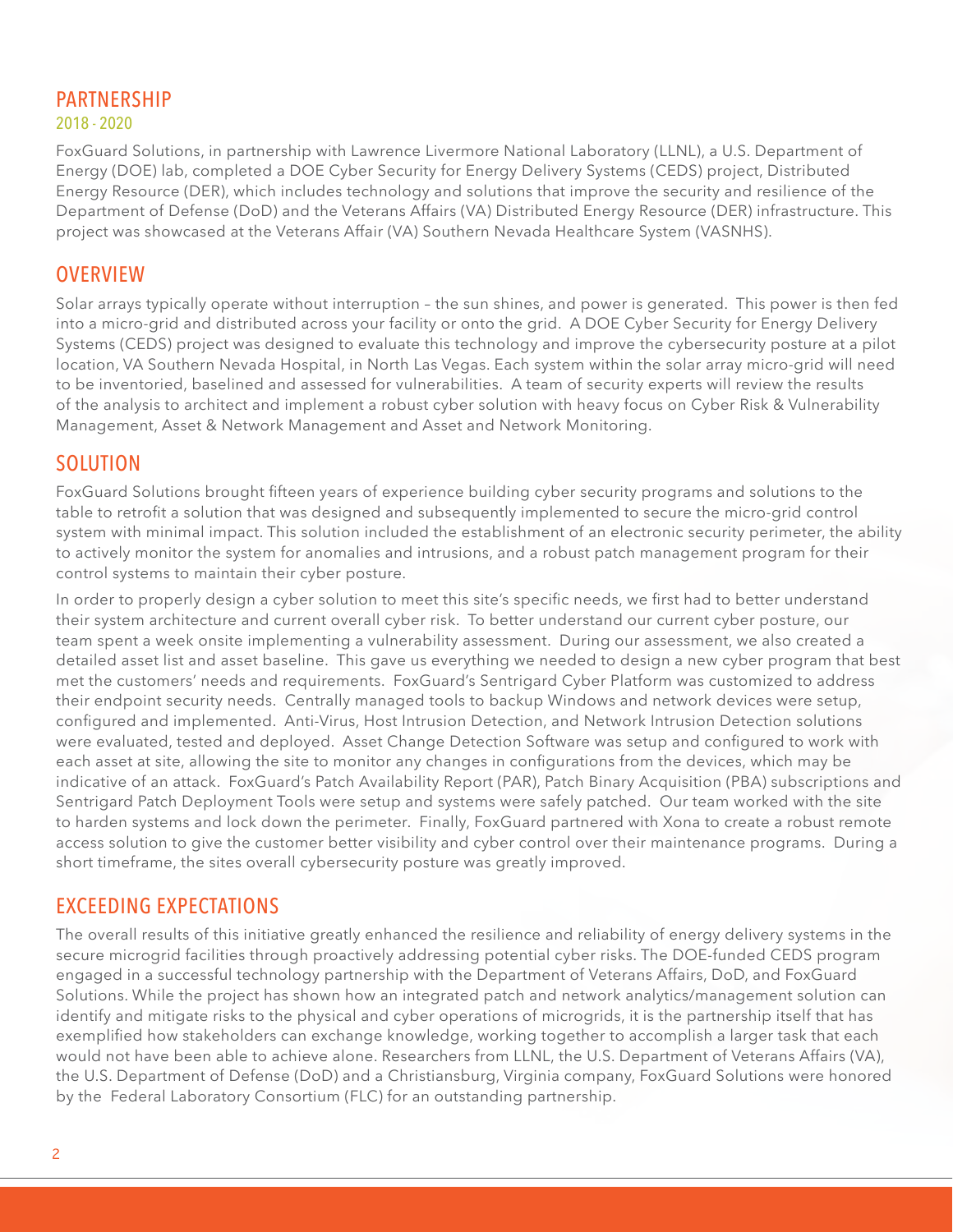

Emma Stewart (right), associate program leader for defense infrastructure,and Jovana Helms, associate program leader for civilian cyber, discuss technologies their team is developing.

by Julie Russell/LLNL.

Researchers from LLNL, the U.S. Department of Veterans Affairs (VA), the U.S. Department of Defense (DoD) and a Christiansburg, Virginia company, FoxGuard Solutions, were honored by the FLC for an outstanding partnership.

*Photo by Julie Russell/LLNL.*

#### FOXGUARDSOLUTIONS, INC.

FoxGuardSolutions develops custom cyber security, compliance and industrial computingsolutions. FoxGuard provides reliable, secure and configurable patch managementreporting services, which include availability reporting and applicabilityanalysis for information technology (IT) and operational technology (OT) assetsused in critical infrastructure environments. Visit foxguardsolutions.com to learn more.

#### **ABOUT LLNL**

Lawrence LivermoreNational Laboratory (LLNL) is a U.S. Department of Energy (DOE) lab located inthe San Francisco Bay Area. LLNL is a leader in developing innovative solutionsto improve our nation's energy security, while reducing the environmentalimpact of energy production and consumption. LLNL partners with industry,academia, state and local government agencies, and communities to explore andevaluate opportunities to expand the use of renewable energy, improve energyefficiency and reliability, and reduce costs.

https://www.energy.gov/sites/prod/files/2020/11/f81/CPR11\_Lawrence%20Livermore%20National%20Laboratory%20%28LLNL%29\_ CyberInterconnect\_2020%20CEDS%20Peer%20Review\_508.pdf

https://www.serdp-estcp.org/Program-Areas/Installation-Energy-and-Water/Energy/Conservation-and-Efficiency/EW18-5310/EW18-5310/ (language)/eng-US

https://www.llnl.gov/news/lawrence-livermore-wins-three-regional-flc-awards

Photo by Julie Russell/LLNL : https://www.llnl.gov/news/lawrence-livermore-wins-three-regional-flc-awards